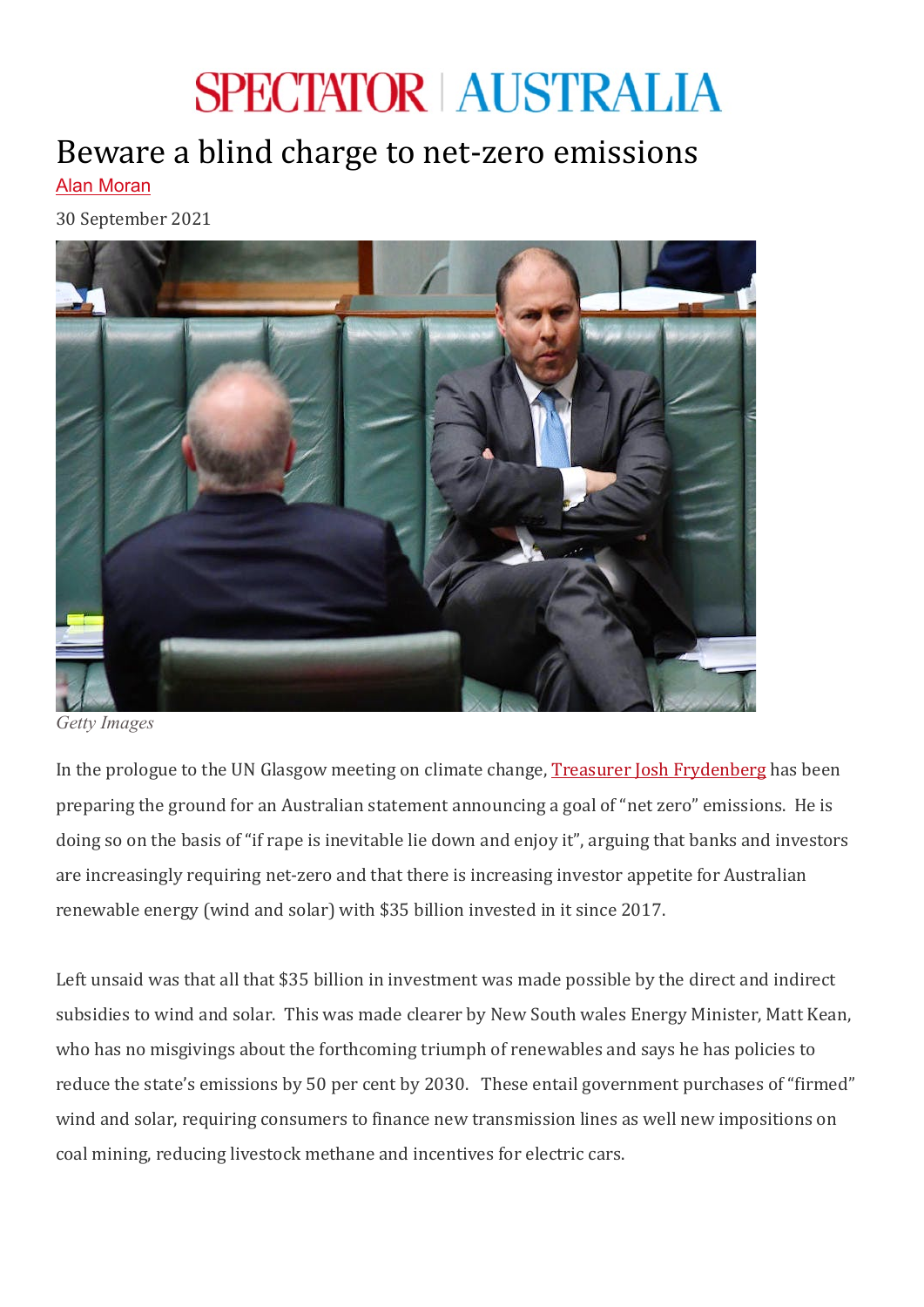The Commonwealth is remarkably coy about its climate change spending. Although the **budget** [papers](https://budget.gov.au/2021-22/content/bp1/download/bp1_bs7.pdf) (page 220) admit to spending \$1.9 billion on climate change, Treasury express this in a way that is designed to portray the expenditures incurred as only a tiny fraction (0.4 per cent) of total spending. 

In fact, the sum itself understates actual government spending. It excludes off-budget Commonwealth spending and does not include the regulatory-induced costs to consumers from mandating renewable energy supplies.

Total government spending on renewable energy subsidies in 2019 (\$M) was: Commonwealth direct subsidies for wind/solar — \$2418 million Commonwealth support through regulations — \$3087 million State's direct subsidies for wind/solar — \$457 million State's support through regulations — \$951 million **TOTAL** — \$**6,913,000,000**

This \$6.9 billion represents only a part of national spending. In addition, there are: Costs of new transmission, very conservatively estimated at \$17.4 billion by AEMO, the market manager;

The \$10 billion plus to convert the Snowy into a renewable energy support facility, with more foreshadowed to have Tas Hydro in a similar role;

State government direct purchase of "firmed" wind and solar; and

\$100 million a year increased costs of market management that these policies drive.

The direct and indirect costs of climate change measures are being added to every year — we now have Australian Carbon Credit Units designed to subsidise the rural sector to cease producing crops and use their land for burying CO2 instead; and we have subsidies for green hydrogen (\$1.25 billion and counting). 

Moreover, the capital expenditure on wind and solar, quoted by the Treasurer as being \$35 billion since 2017, rather than comprising "investment", is actually subsidy-induced spending on underperforming assets. In assisting this "investment" with soft loans and grants, the head of the Clean Energy Finance Corporation boasts that the outcome is a "crowding in" of new investment, oblivious to the notion that investment attracted by a subsidy is a misallocation of scarce new capital.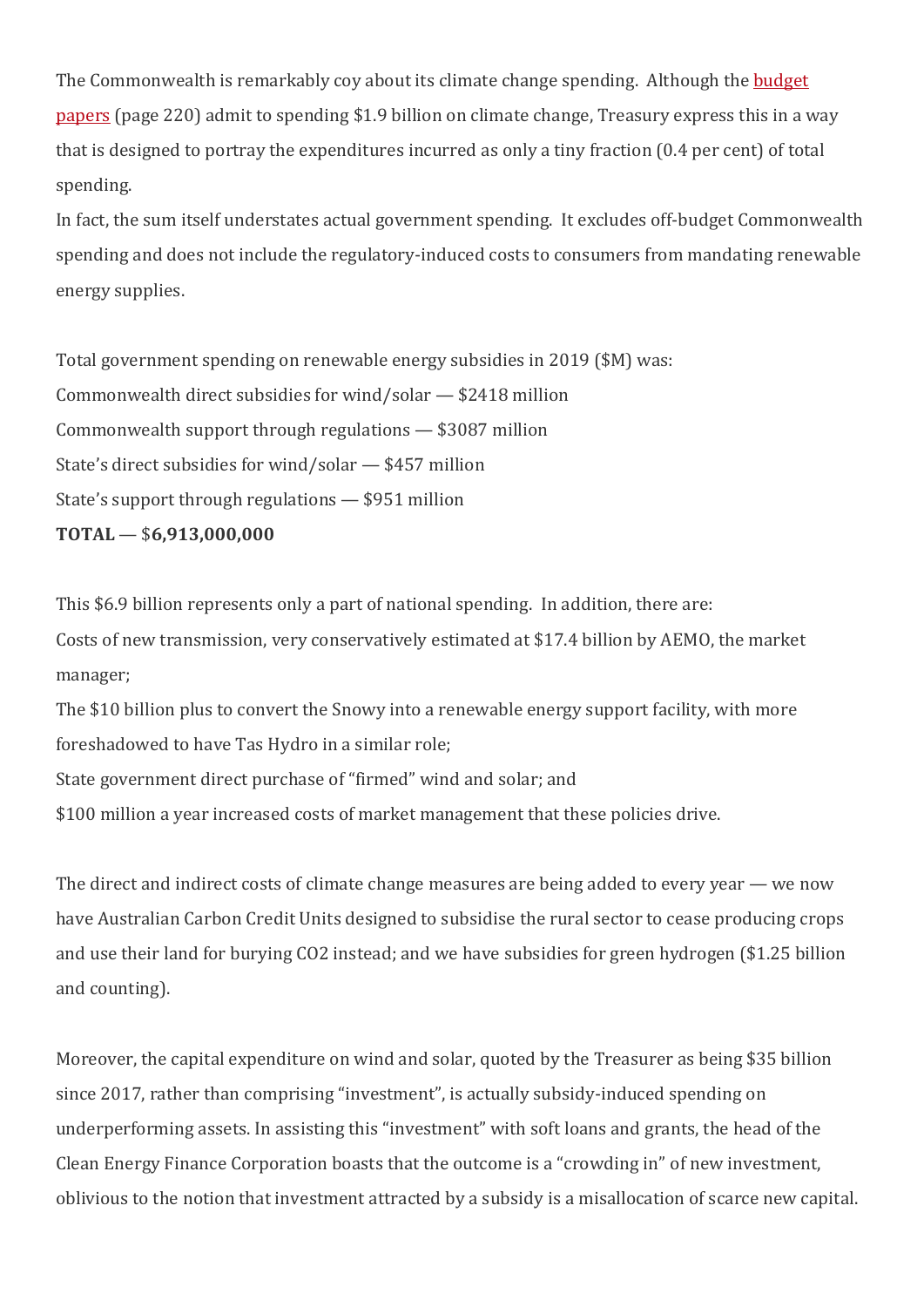The RBA puts the average private spending over the past three years on wind and solar at \$5.4 billion a year. This is considerably less than the figures (about \$9 billion a year) published by the Clean Energy Regulator (CER). CER estimates that between 2015 and 2020 \$33.8 billion had been 'invested' in wind and solar. Renew Economy cites BNEF as estimating \$US 30 billion (\$A40 billion) was spent between 2007 and 2014. Hence in less than 20 years, a total of \$74 billon of funding has been attracted to create capacity in assets that have no value without subsidies and the presence of which undermines the value of reliable low-cost electricity supplies from coal and gas.



The most recent data is shown below:

## *[Clean Energy Regulator](http://www.cleanenergyregulator.gov.au/DocumentAssets/Documents/Quarterly%20Carbon%20Market%20Report%20%E2%80%93%20December%20Quarter%202020.pdf) (P.38)*

Australia is therefore spending far in excess of the \$1.4 billion a year that Treasury estimates. The true annual sum for energy alone is at least \$19 billion a year, comprising: *Government subsidies to wind and solar and AEMO management — \$7 billion New transmission to accommodate increased intermittent supplies — \$3 billion New private spending on wind and solar — \$9 billion*

By 2030, at this annual rate Australia will have wasted some \$200 billion, and may not hit Matt Kean's 50 per cent reduction in emissions, which would require 50 per cent renewables as well as subsidies for methane reduction from animals and plants, and the subsidies to accelerate any trend that exists towards electrifying the vehicle fleet. One certain outcome is further increased electricity costs that have from measures that have already converted our system from the world's cheapest two decades ago to one that is up there with the most expensive in the world.

In addition, the regulatory induced diversion of capital into unproductive areas (and \$19 billion a year is close to 15 per cent of the private non-dwelling investment) will harm living standards. The implications of forcing increased supplies of wind and solar into the electricity system can be seen in